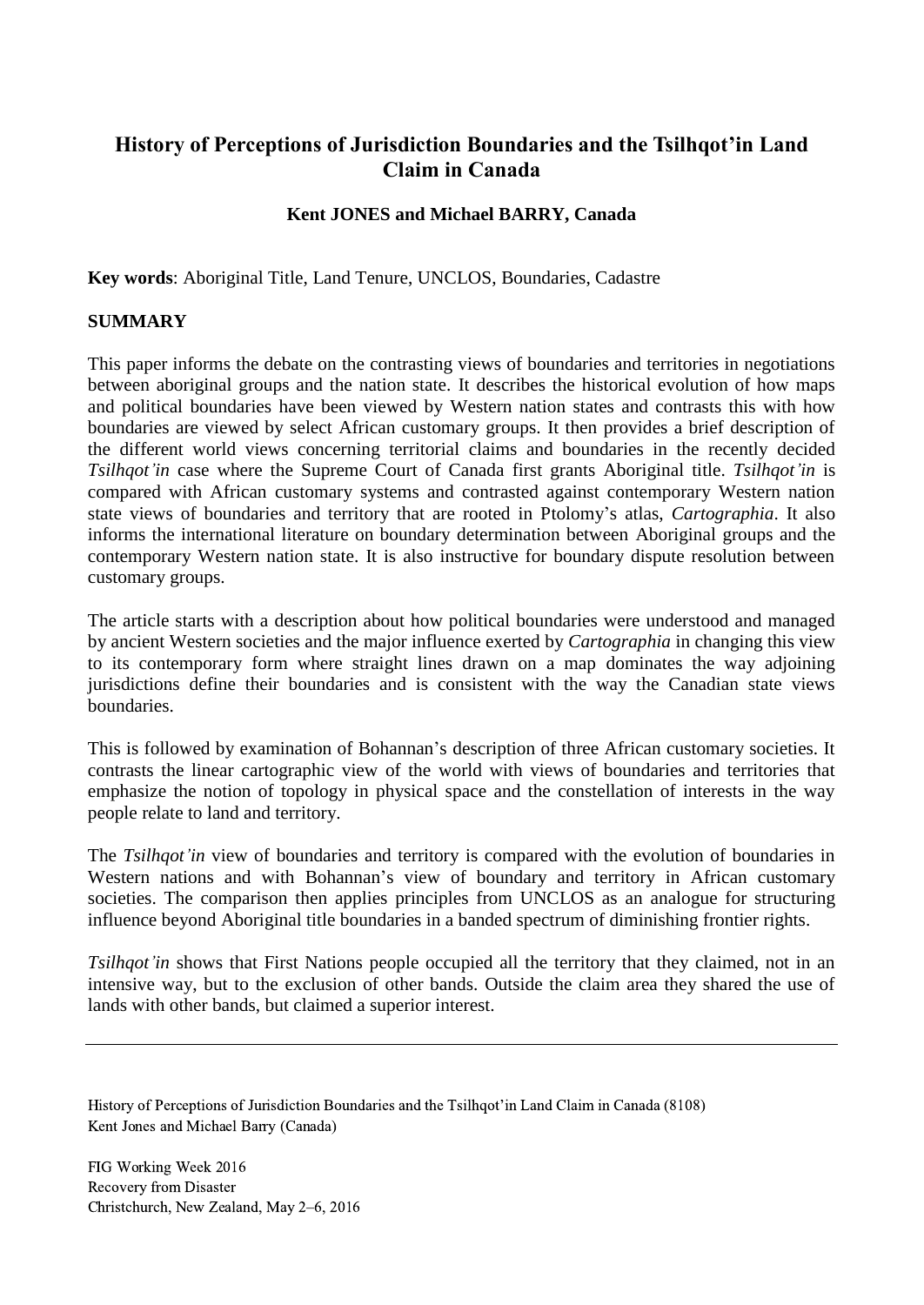# **History of Perceptions of Jurisdiction Boundaries and the Tsilhqot'in Land Claim in Canada**

## **Kent JONES and Michael BARRY, Canada**

## **1. INTRODUCTION**

In North America, the British Crown provided some legal protections and rights to Aboriginal people with the Royal Proclamation of 1763. It attempted to allocate vast land reserves west of the Mississippi River for Aboriginal use. This angered European colonists who wanted to expand westward and contributed to the 1775 American revolt (Calloway, 1995, p. 21). It also attempted to establish and protect Aboriginal land rights by restricting disposition to the British Crown. Contrary to its good intentions, its implementation deprived Aboriginal people of most of their land and rights (The Truth and Reconciliation Commission of Canada, 2015).

However, section 25 of the Canadian Charter of Rights and Freedoms has been a catalyst for renewed assertion of Aboriginal land claims through the Canadian courts. The most recent advance is the first grant of Aboriginal title to the Tsilhqot'in First Nation by the Supreme Court of Canada (SCC) in November 2014 (Eyford, 2015). Notwithstanding this progress, persistent differences between the Canadian federal government, or Crown, and First Nation's interpretation of what rights extend beyond title boundaries have created legal and communication barriers that impede the resolution of outstanding Aboriginal land claims.

The *Tsilhqot'in* case is seminal because it is the first time that Canada has granted Aboriginal title. It offers an opportunity to analyze the title granting requirements and its delimitation process. Unfortunately, analysis of rights extending beyond the title border is limited. The courts found that the Tsilhqot'in retain rights to hunt, trap, and harvest in a traditional use area, but neglected to demarcate this territory (*Tsilhqot'in*, para 8). However, this result suggests the novel concept that Aboriginal title is associated with rights that extend beyond title borders.

This paper decomposes *Tsilhqot'in* to examine how Aboriginal land claims extend rights beyond title borders and to respond to the SCC's silence about how this territory is delimited with a banded spectrum of diminishing rights. This analysis is informed by the tensions between the Aboriginal and the European relationships to land. Bohannan's "man-man" and "man-thing" model and its application in different African customary societies provides the framework for the analysis. This paper recognizes Bohannan's "man-man" relationship as a reference to Aboriginal interpretation of land stewardship through social structures and uses the term interpersonal relationship instead of "man-man". Similarly, Bohannan's "man-thing" relationship refers to the European view that land is a commodity that can be individually owned. This paper refers to this as a commodity relationship in place of "man-thing".

History of Perceptions of Jurisdiction Boundaries and the Tsilhqot'in Land Claim in Canada (8108) Kent Jones and Michael Barry (Canada)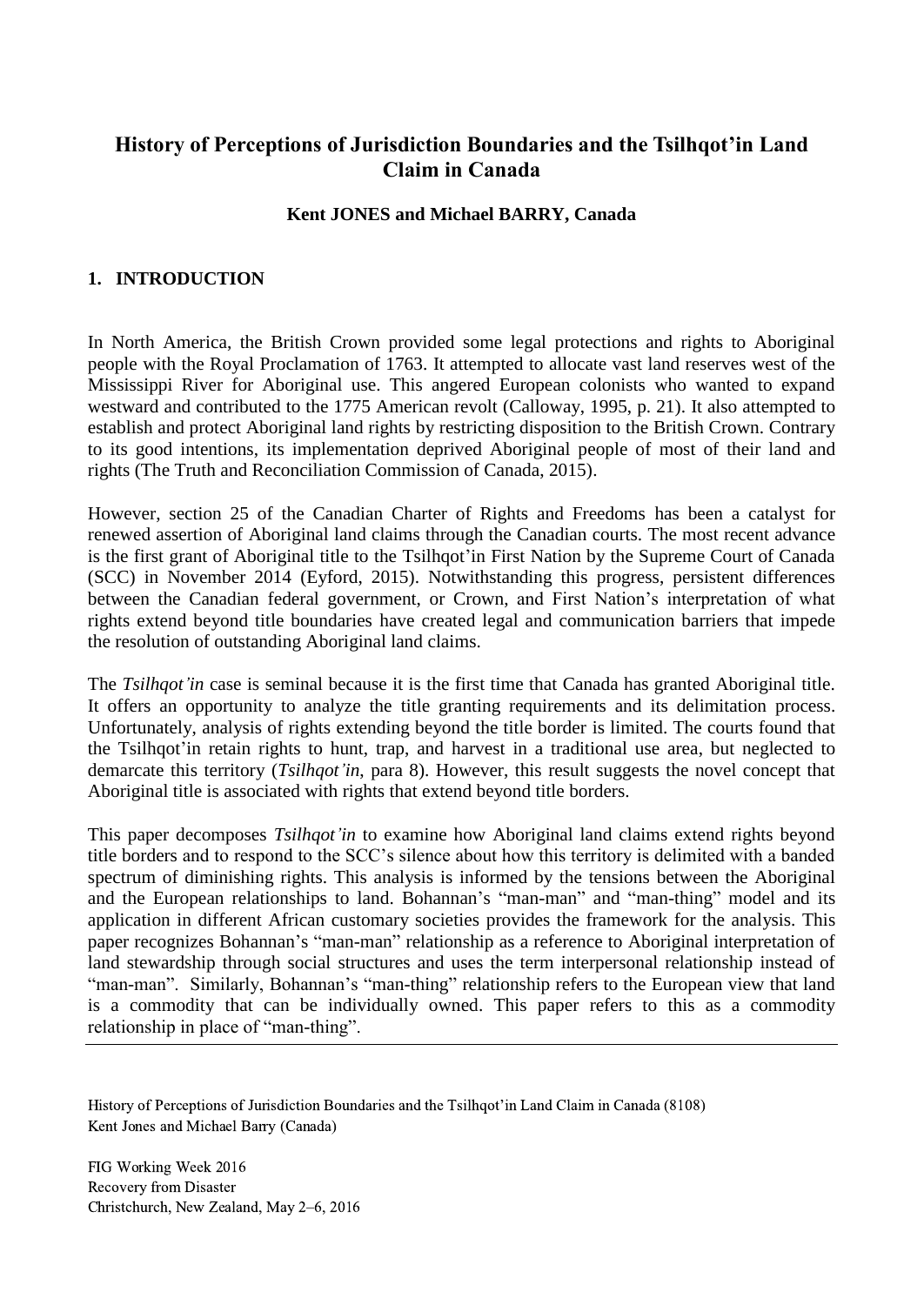Aspects of the 1994 United Nations Convention on the Law of the Sea (UNCLOS) are used as an analogy to support the model for a banded spectrum of diminishing rights. Two UNCLOS propositions are relied on: (i) that determination of sovereign lands is a function of historic economic control, and (ii) sovereignty rights extend beyond a set of baselines in bands of differing rights and powers. This set of rights diminishes as bands are located further away from the baselines. This is spectrum is consistent with the diminishing rights established by treaty in 1975 the James Bay and Northern Quebec Agreement (JBNQA). It set out a spectrum of diminishing Aboriginal rights in three categories: (i) exclusive use lands; (ii) land with exclusive rights to hunt, fish, and trap; and (iii) provincial lands that reserved specific hunting rights.

The article is presented in five sections: (i) a history of the European land title; (ii) Canadian government perspective on land title; (iii) Bohannan's interpretation of boundary and territory; (iv) the Canadian aboriginal perspective on land title that emerges from *Tsilhqot'in*; and (v) a spectrum of aboriginal rights based on UNCLOS and JBNQA. The historical review contrasts the European and First Nations perspectives on land title and the relationship of people to land. It informs the differences and commonalities about the two points of view and why they have been irreconcilable for so long. It validates both perspectives as emerging from a divergent response to incursions at political frontiers. First Nations developed a social and cultural framework to manage relationships to land. The European framework moved to an objective, cartographic interpretation of land on rediscovery of Ptolomy's atlas, *Cartographia*, in the early fifteenth century (Branch, 2014, p. 51).

This European cartographic revolution underlies Crown reliance on antecedent boundaries. These are delimited prior to establishing cultural landscapes (Hartshorne, 1936). Boundary lines are mapped before they are demacated. Both the geometry and the topology are clearly defined. The result is an absolute boundary where ajdacent sets of land rights terminate.

This is inconsistent with the Crown's ratification of UNCLOS where maritime boundary delimintation creates numerous overlaps such as in the Gulf of Maine case (Calderbank, *et al*., 2006, p. 147). However, UNCLOS provides a practical example of how a spectrum of diminishing sovereign rights can be defined as one moves away from an absolute boundary. This may be a useful analogue for defining a spectrum of diminishing rights extending beyond the border of Aboriginal title lands.

In the fourth section, Tsilhqot'in shows how Bohannan's model may be consistent with the SCC's *Tsilhqot'in* decision and ties together the historical, Crown, and legal interpretation of boundaries.

The fifth section uses principles from UNCLOS and the JBNQA to provide a framework for structuring frontier influence beyond Aboriginal title borders in a banded spectrum of diminishing rights.

History of Perceptions of Jurisdiction Boundaries and the Tsilhqot'in Land Claim in Canada (8108) Kent Jones and Michael Barry (Canada)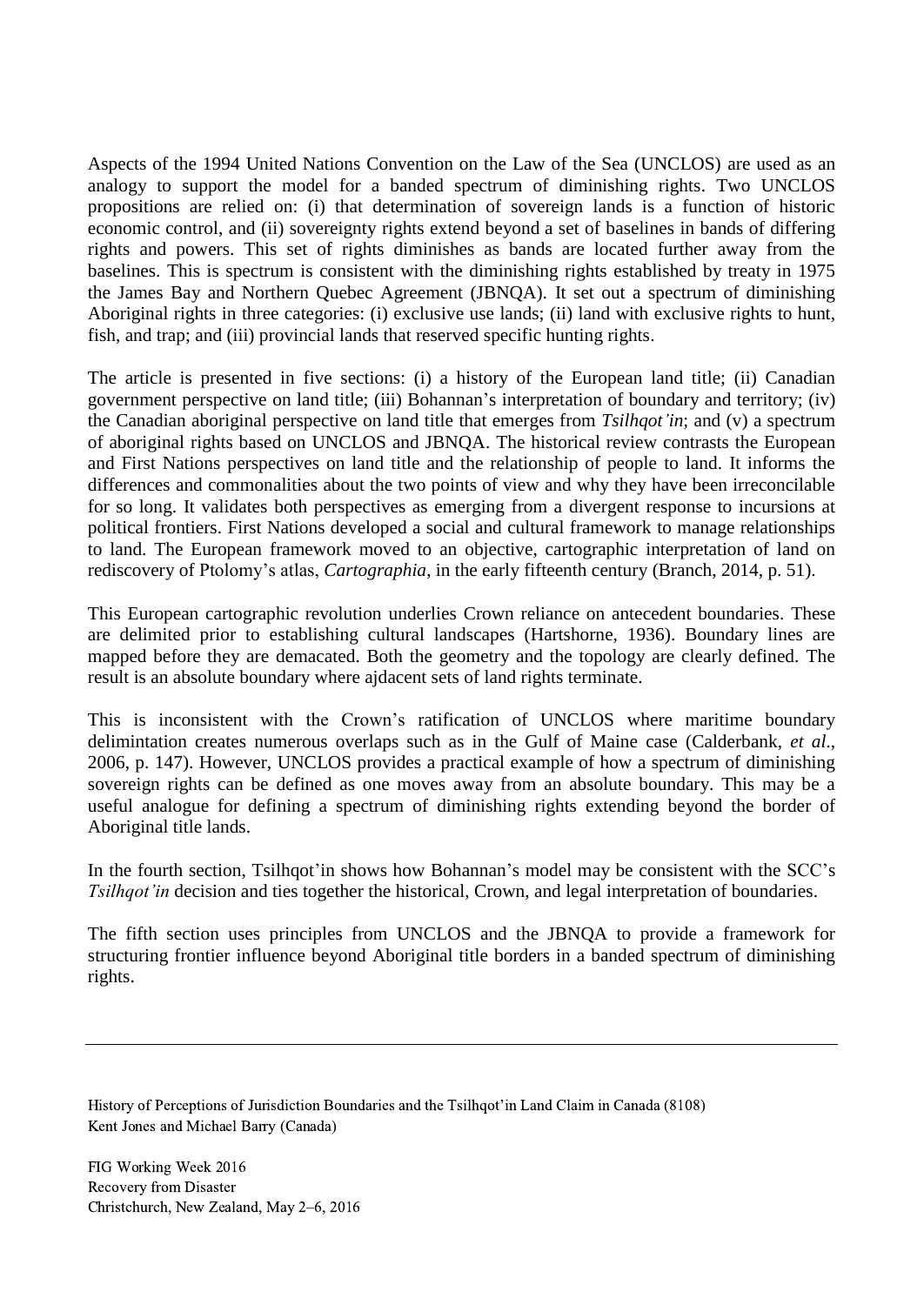## **2. HISTORY OF THE EUROPEAN PERSPECTIVE**

This section describes the historical development of European jurisdictional boundaries that dominates the international landscape. It begins by looking at the political frontier that defines the separation of early polities. It then discusses the fortification of political frontiers in response to resource scarcity. This is followed by review of three cartographic boundary types: (i) subsequent; (ii) antecedent; and (iii) superimposed. Finally, it examines modern frontier management in UNCLOS and JBNQA.

### **2.1 Political Frontiers**

The history of the Western nation state begins with neighbouring polities. These were separated by the economic and cultural influence that the sovereign authority could exert over a territory (East, 1937). Politically isolated populations developed distinctive cultures while less isolated populations shared cultural similarities. For example, it is a reasonable inference that despite a cultural commonality as Roman provinces, the United Kingdom's island isolation and early Roman withdrawal allowed its polity to develop a common law system distinct from civil law legal systems shared by nations on the European mainland.

The populated territory of a polity is defined by its intensity of use. High intensity means more direct sovereign control. The political frontier sees less development than the populated territories that they separate. Prescott and Triggs (2008, p. 31) give three potential explanations for this outcome: (i) the unfavourable nature of the environment; (ii) the needs of the territory bounded by the political frontier were satisfied and frontier development was not valued; or (iii) deliberate neglect to maintain a formidable security barrier. This informs our proposition that the intensity of use defines the extent of absolute sovereignty.

As polities expanded to take advantage of resources, frontiers overlapped and cultures mingled. Cornish (1936) suggests that poly-lingual languages developed in frontier borderlands when there was no divisive physical barrier such as rivers, mountains, or seas. Cornish (1936) tracked this language evolution in Europe as a manifestation of the geographic progression of national groups. He traced it in Flanders, Lorraine, Friuli, Istria, and Macedonia and described the overlap between national frontiers as link-lands to distinguish them from the other state territories as areas of trade and migration.

The reduction of frontiers to these link-lands also resulted in conflict. For example, the Stele of Vultures (Diener, 2012, p. 23). It describes a Mesopotamian conflict in the twenty-fifth century BCE between the city states, Umma and Lagash, in constant conflict over fertile lands. In response, Mesalim, King of Kish, surveyed the border erecting stele as monuments to demarcate his decision. Still, the cities quarrelled and the ruler of Umma removed the stele. Lagash retaliated, defeated Umma, and restored the original boundary stele. It also added an irrigation canal to act as a natural, absolute boundary to end conflict (Diener, 2012, p. 23). This shows that absolute boundaries could

History of Perceptions of Jurisdiction Boundaries and the Tsilhqot'in Land Claim in Canada (8108) Kent Jones and Michael Barry (Canada)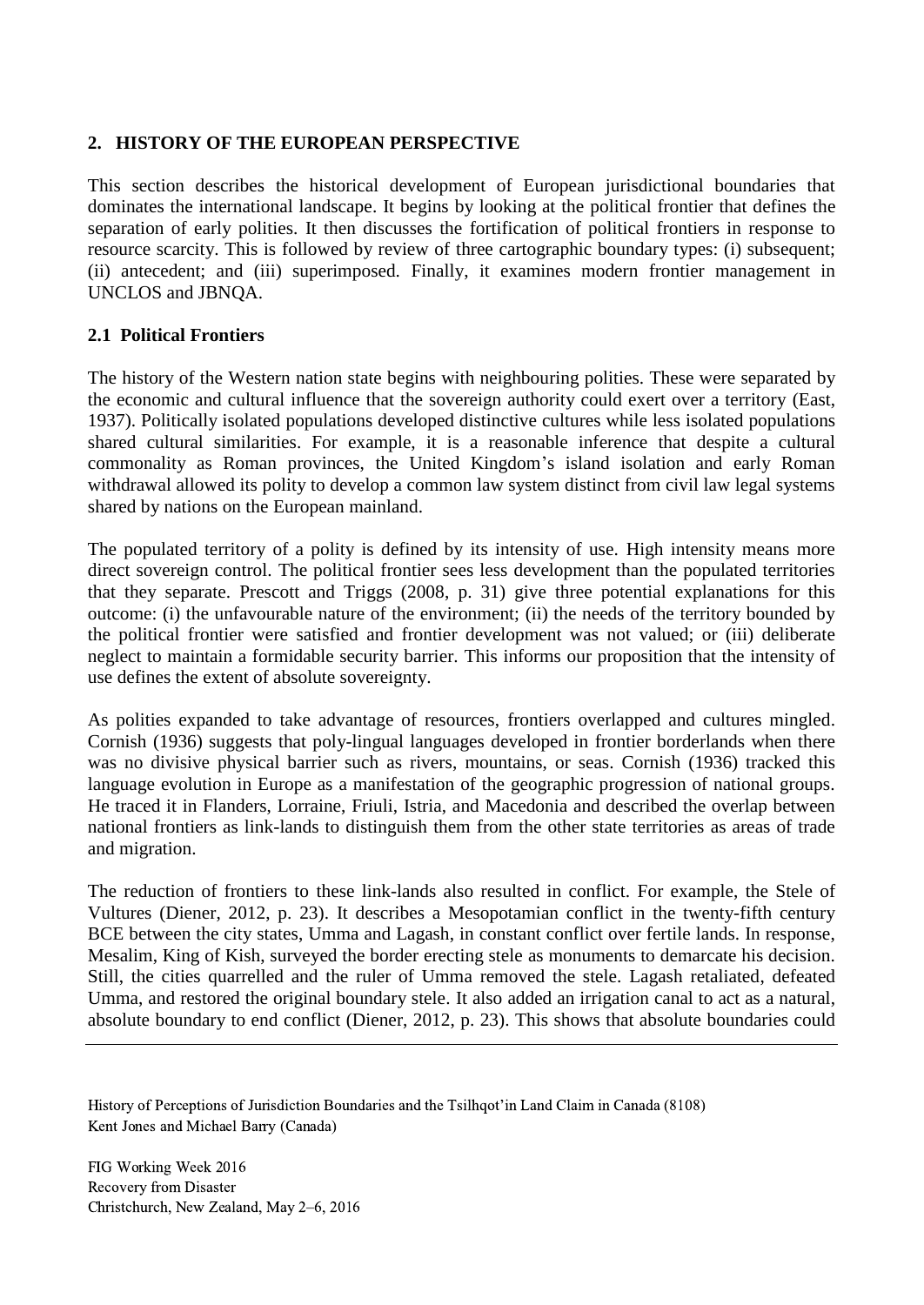be effective in managing conflict over link-lands and that they existed before the mathematically and geometrically accurate maps associated with the rediscovery of *Cartographia*.

## **2.2 Cartographic Influences**

The stability provided by the absolute boundary between Umma and Lagash is consistent with the later European use of absolute boundaries as its link-lands reduced with population growth. This pattern is consistent with polities being aware of boundaries and frontiers but, the overlapping claims lead to fuzzy definition until *Cartographia* (Branch, 2014, p. 51). Branch argues that fifteenth century map making facilitated the emergence of geometrically defined sovereign boundaries that unified disparate national populations (Branch, 2014, p. 114). This mathematical mapping and boundary delineation lead to the modern interpretation of political borders. Hartshorne (1936) classifies this as: (i) subsequent; (ii) antecedent; and (iii) superimposed.

### 2.2.1 Subsequent Boundaries

Subsequent boundaries are constructed on existing cultural landscapes (Hartshorne, 1936). For example, Germany was a fragmented region of 500 independent states that culminated with the proclamation of the German Empire at Versailles in 1871 (Prescott & Triggs, 2008, p. 7). This evolution from frontier to boundary reached its conclusion with the defeat of Napoleon and the 1814 Treaties of Vienna and the 1815 Vienna Congress. This was the first attempt at linear division of Europe. It has remained relatively stable despite some border location disputes, conflicts, and wars (Branch, 2014, p. 135). This progression and rapid agreement resulted from accurate knowledge of the Western Europe cultural landscape. This created subsequent European boundaries that generally fit geographical features with existing cultural landscapes.

#### 2.2.2 Antecedent Boundaries

Antecedent boundaries are delimited before the cultural landscape exists (Hartshorne, 1936). European colonization of the New World tended to assume colonized territory was *terra-nullius* and imposed antecedent boundaries without considering indigenous populations. This supports stable national borders because they are created before the territory is settled (Hartshorne, 1936). By preceding settlement, antecedent boundaries provide a framework for the growth of national populations by constraining regional settlement. For example, the antecedent border between Canada and the United States is the world's longest; most stable; and economically porous border (Prescott & Triggs, 2008, p. 235). However, its application in the New World was an abstract delimitation dependent on new cartographic technology.

It was a practical way to divide territory as the New World separated from centres of European political power. Cartographic technology easily lent itself to the use of straight boundaries because it could neglect precision in anticipating irregularities in unexplored territory. An example is the anomalous Northwest Angle, Lake of the Woods at the east end of the Canada-US border along the

History of Perceptions of Jurisdiction Boundaries and the Tsilhqot'in Land Claim in Canada (8108) Kent Jones and Michael Barry (Canada)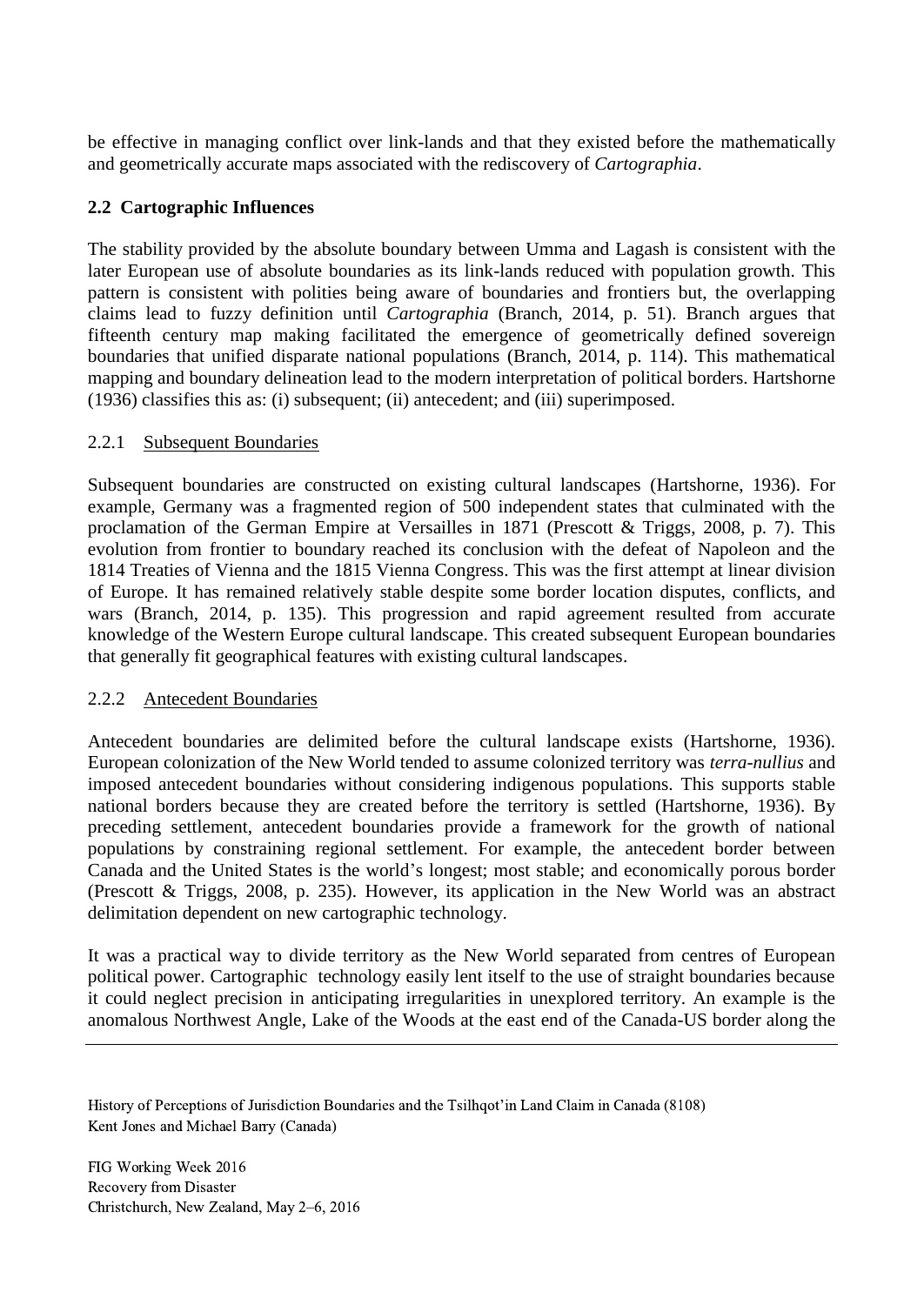49th parallel (International Boundary Commission, 1931). Consequently, New World boundaries tended to define borders as straight lines delineated on a map prior to settlement. In contrast, European borders tend to follow frontiers and natural barriers. This is evident in the political map of the US and Canada where a substantial part of the boundary is the 49th parallel westward from the Great Lakes to the Pacific Ocean; the 45th parallel between Quebec and Vermont; and the 141st meridian between Alaska and Yukon. European borders tend to trace river systems and mountain ranges.

### 2.2.3 Superimposed Boundaries

Superimposed boundaries are drawn over existing cultural landscapes without being informed by cultural features (Hartshorne, 1936). It tends to be less stable than the antecedent boundaries because it often divides national populations and family groups. Separation creates social tension that disrespects the boundary and often leads to conflict. Boundary making experience in a number of African states provides a recognizable example (Prescott & Triggs, 2008, p. 53).

"The scramble for Africa," at the 1884-1885 Berlin Conference, saw European colonial powers create a system of superimposed boundaries (Prescott & Triggs, 2008, p. 291). This outcome is inconsistent with Bismark's remark that the boundary makers, "had… shown much careful solicitude for the moral and physical welfare of the native races" in bringing "civilization" to the African continent (Pakenham, 1991). Bismark's view suggests that the conference intended to use a subsequent boundary method. However, delegates' limited knowledge resulted in a system of borders that achieved poor alignment with African cultural context. Many borders divided social groups. The intervening years of military strife and economic failure between African states is testimony to the risks in this culturally insensitive application of the superimposed boundary method (Pakenham, 1991).

#### **2.3 United Nations Convention on the Law of the Sea**

The European view is based on the concept of absolute sovereignty over a surface described by modern mapping. However, the political frontier has not entirely vanished. Remaining frontiers exist in areas, such as oceans, that polities cannot settle. These frontiers are recognized by UNCLOS as zones of decreasing sovereignty in a spectrum of rights that diminish with distance from the coastal state baselines: (i) internal waters; (ii) territorial sea; (iii) contiguous zone; (iv) exclusive economic zone (EEZ); (v) continental shelf; and (v) high seas. Baselines track state coastlines and define the division between internal waters and oceans.

The first UNCLOS zone, internal waters, is defined under Article 8 as sovereign territory of the nation state. These waters are on the landward side of baselines. There is no right of innocent passage and it is under the dominion of the polity.

History of Perceptions of Jurisdiction Boundaries and the Tsilhqot'in Land Claim in Canada (8108) Kent Jones and Michael Barry (Canada)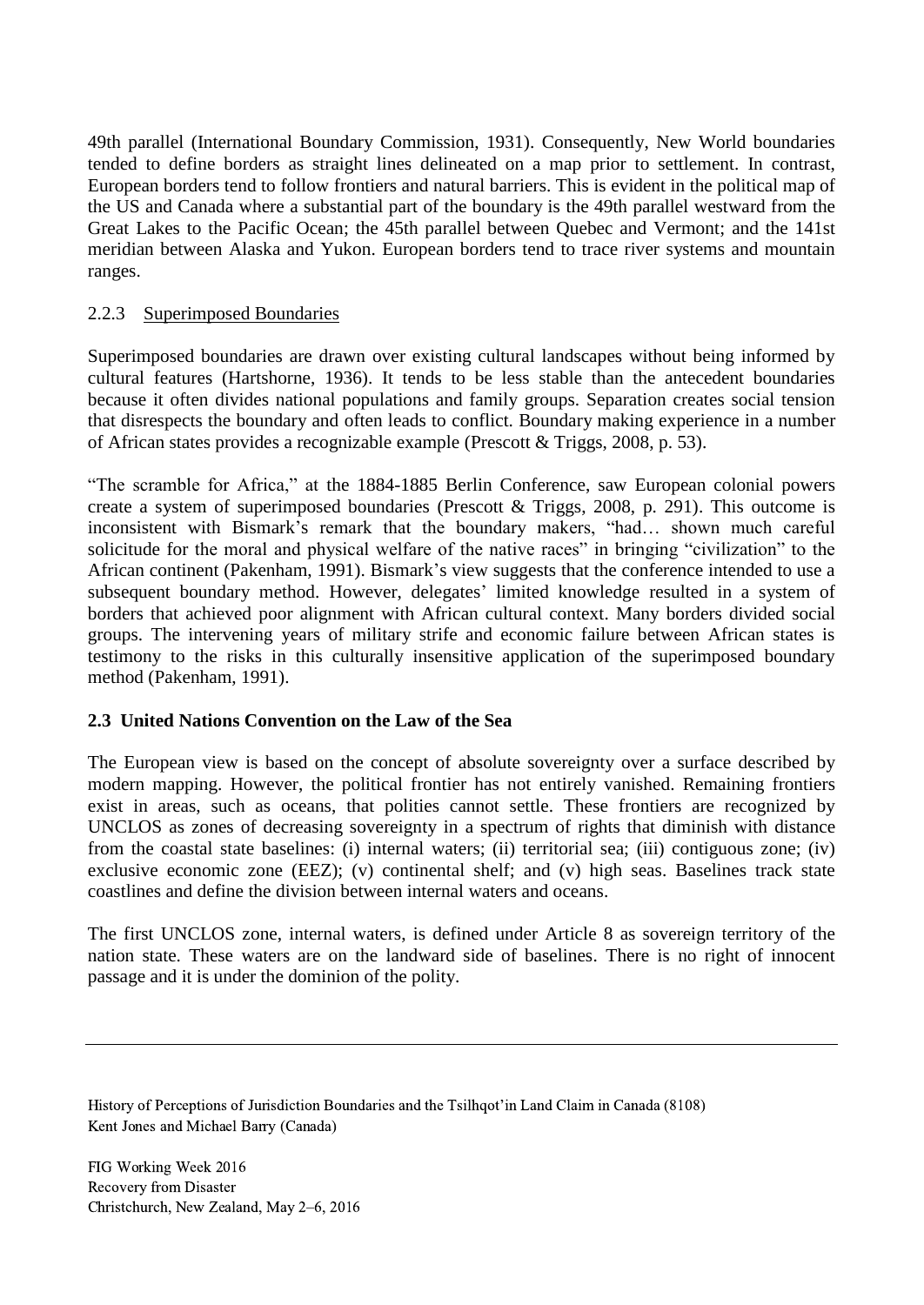The second zone, territorial sea, is defined under Part II Section 1 as an area of restricted state sovereignty up to 12 nautical miles from the polity coastal baseline. It grants the right of innocent passage to other polities traveling to and from ports and the right to traverse without stopping or showing signs of aggression to the coastal state. It grants full sovereignty over air space and undersea beds.

The third area, contiguous zone, is defined under Part II Section 4 as an area of more restricted state sovereignty extending 24 nautical miles beyond the baselines or 12 nautical miles beyond the territorial sea. It empowers coastal states to enforce control of customs, immigration, and sanitation laws. It is an area inside the frontier where the coastal state may deploy military forces such as a coast guard or navy.

The fourth zone is the exclusive economic zone, or EEZ. It is described under UNCLOS Part V. The EEZ extends 200 nautical miles beyond coastal state baselines or 176 nautical miles beyond the contiguous zone. This zone includes rights to explore and exploit, conserve and manage resources.

Frontiers are often a source of resources, but are not exploited when the needs of the polity are satisfied in other territory that is more accessible and less expensive to exploit. The offshore EEZ is a frontier because it is an inhospitable environment that is expensive to settle and colonize. The result is that EEZ exploitation tends to be limited to fishing.

The fifth UNCLOS zone is the continental shelf. It is an extension of the EEZ's exploration and exploitation rights to include mineral and non-living resources and sedentary species. The continental shelf is a lower level of control and a zone of uncertainty and requires delimitation to define the physical extent of the polity's authority.

UNCLOS Part VII sets out the final zone; the high seas. In this zone all states share equal freedom. This is analogous to *terra-nullius* in a terrestrial context. It is a region that is not controlled by any state. All nations have a vested interest in it and it is only subject to international law.

## **3. CROWN PERSPECTIVE**

The European view of boundaries dominates the Crown perspective. Canada's Aboriginal population was sparse when French and British colonists arrived. The colonizing countries applied antecedent boundaries to the new territory as if it were *terra-nullius*. Europeans interpreted the expanse between Aboriginal groups as meaning that consultation was unnecessary. This interpretation simplified the division of territory. Sparse indigenous populations were unable to coordinate presentation of their claims or mount an effective opposition. European boundary makers partitioned the land as if the indigenous nations did not exist, except to the extent that some lands were reserved for Aboriginal groups by treaty.

History of Perceptions of Jurisdiction Boundaries and the Tsilhqot'in Land Claim in Canada (8108) Kent Jones and Michael Barry (Canada)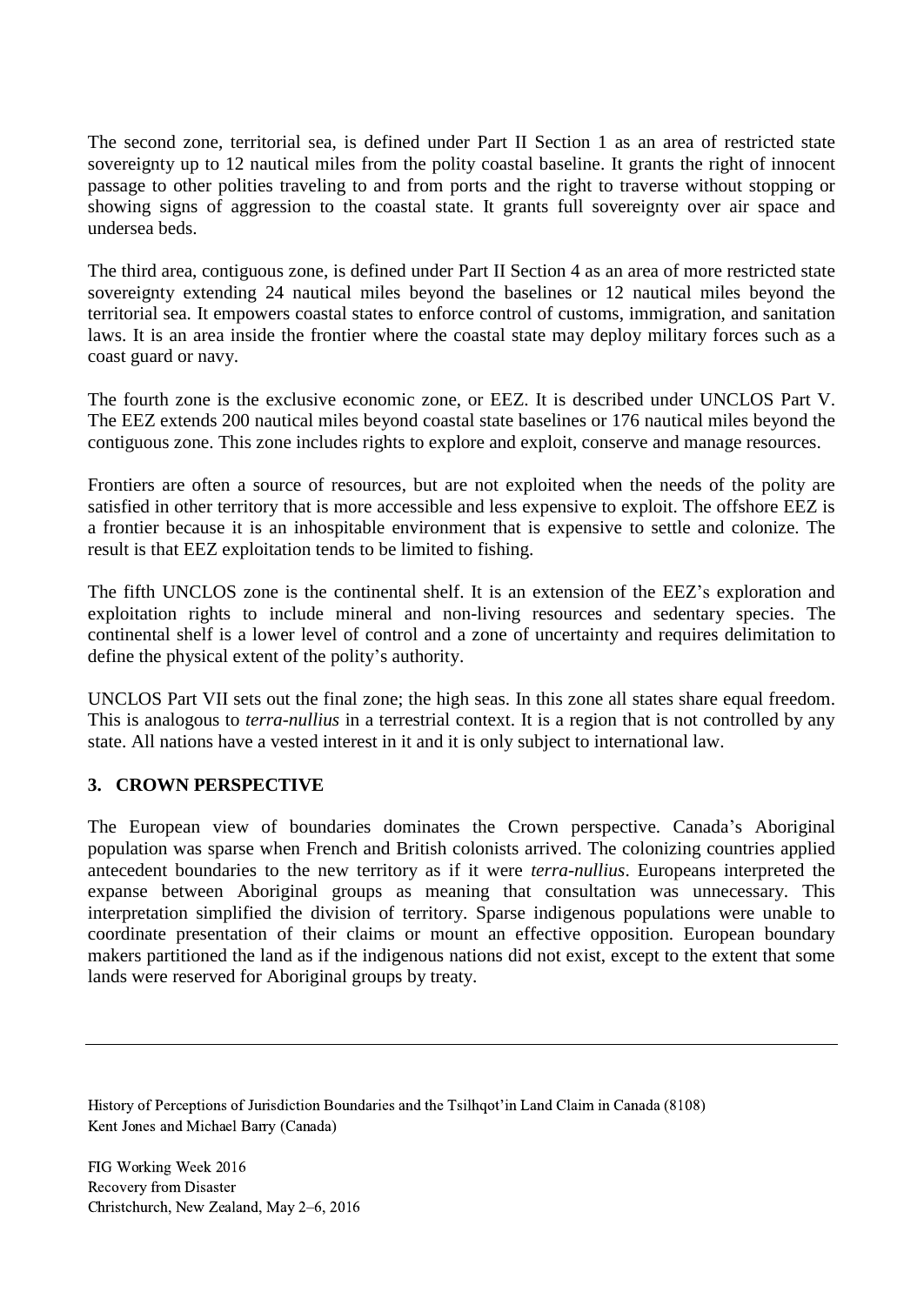This use of the antecedent boundaries is consistent with the mathematically straight borders found in the western provinces. These are absolute and strictly enforced by the Crown. The Crown extends this concept to its expectation for definition of Aboriginal territorial borders and rejects models that could tolerate overlapping Aboriginal land claims. The result is that the Crown refuses to negotiate treaties or grant Aboriginal land title until the competing claims are settled (Eyford, 2015). This may be inconsistent with the Crown's management of its own overlapping international maritime claims.

Canada encounters several areas where its international maritime claims overlap with those of other states. If Canada was unable to negotiate these overlaps its resolution of international maritime boundary disputes would be paralyzed. Fortunately, it has recourse to adjudication. However, the Crown denies similar recourse to Aboriginal groups.

There are several examples of this inconsistency between domestic policy toward overlapping Aboriginal claims and international maritime claims including: (i) Strait of Juan de Fuca; (ii) Dixon Entrance; (iii) Gulf of Maine; (iv) Beaufort Sea; (v) Lincoln Sea; (vi) Hans Island; and (vii) Shelf Delimitation in the Arctic (Calderbank, et al., 2006, p. 147). The majority of these disputes concern overlapping boundary claims. For example, the dispute in the Beaufort Sea is a difference in treaty interpretation about the definition of the equidistance principle in maritime law. This creates a 6250  $NM<sup>2</sup>$  territorial overlap between Canada and the United States (Calderbank, et al., 2006, p. 162). Another dispute is the Arctic continental shelf delimitation where both Canada and Russia claim the North Pole.

Canada responded to an Aboriginal and commercial fishermans' concerns about international salmon fishing rights off the British Columbia coast. However, this was not a dispute between domestic Aboriginal claims. It concerned negotiation and implementation of the 1985 Canada-U.S. Pacific Salmon Treaty (Brown, 2005).

This suggests that Canada has inconsistent policy for resolving its international maritime disputes and domestic Aboriginal disputes. Internationally Canada expects the ICJ to arbitrate overlaps but, domestically it does not recognize that First Nations also need arbitration to resolve overlaps.

## **4. BOUNDARY AND TERRITORY: BOHANNAN INTERPRETATION**

Bohannan (1973) describes the difference between the western boundary perspective and a number of different perspectives in African customary societies. This section examines these differences and extends Bohannan's customary perspective to the Canadian context.

This model suggests that people tend to conceptualize land tenure as: (i) a representational map of how they relate to other people; and (ii) a view of land as a thing that can be owned; or (iii) a spatial manifestation of culture. Bohannan defines land tenure as people's association between these three concepts. He suggests that all cultures have a representational map about how they relate to other

History of Perceptions of Jurisdiction Boundaries and the Tsilhqot'in Land Claim in Canada (8108) Kent Jones and Michael Barry (Canada)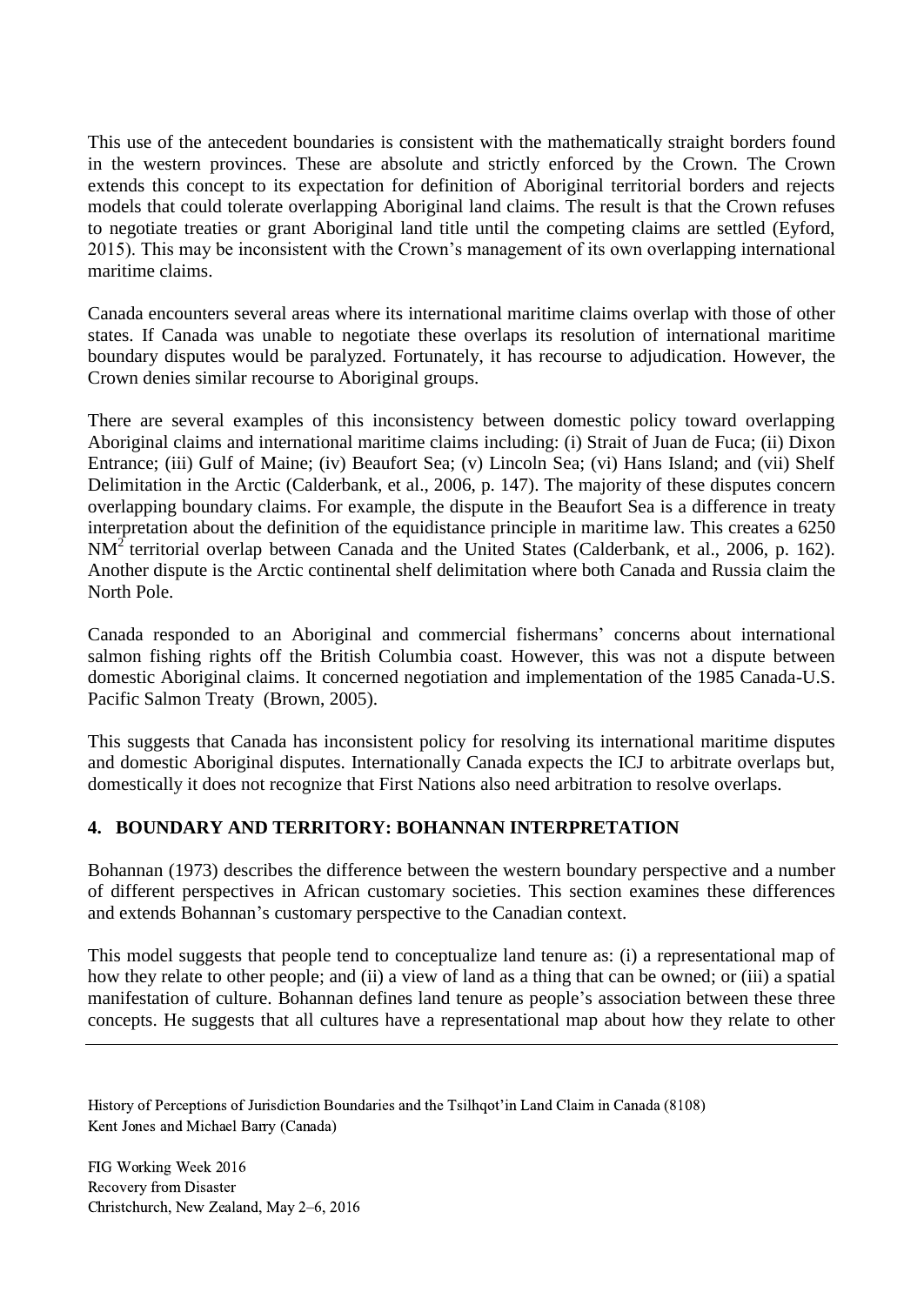people. However, there is divergence in how people relate to land because Western societies focus on ownership while others focus on a spatial manifestation of culture.

Bohannan terms the Western view as a man-thing relationship. We term this a commodity relationship. It is based on: (i) social needs to create maps; (ii) concepts of property ownership; and (iii) contracts and succession laws (Bohannan, 1973). It empowers people to hold or own land parcels. Maps respond to a need to define the area that is under the control of the polity. Alternatively, Bohannan terms the other view as a man-man relationship. We term this an interpersonal relationship. It is about how social relationships are managed in the spatial context and lacks dependency on land ownership (Bohannan, 1973).

An example of the interpersonal relationship is the Tiv of Nigeria and Cameroon, whose land tenure map reflects social organization. The Tiv are grouped according to a lineage system reflecting familial relationships. Their genealogical map tracks a system of shifting agriculture field allocations is determined by social status. The location of individual land interests constantly change as families grow, shrink, and high status members move their farms. In response, lower status members must reallocate their farmland. Bohannan (1973) observed that their genealogical map also moves around within a greater territory and that farm rights are time sensitive and return to the collective when cultivation ends. Tiv members always hold rights in the genealogical map even though they may not have rights to a specific parcel. Spatial aspects of Tiv social organization are dynamic. Land use interests in specific locations change, but the aerial extent of greater Tiv territory remains consistent. Bohannan describes this as "farm-tenure." The difference between the European and the Tiv maps concerns coordinate systems. The European map uses fixed coordinates. However, Bohannan observes that the Tiv map is like a "rubber sheet" that floats over the surface and constantly changes "its correlation with the Earth" (Bohannan, 1973).

Bohannan (1973) observed that the semi-nomadic Tiv culture resulted from their farm-tenure system. They moved as new lands are assigned and old lands are surrendered back to the group. Although the Tiv no longer maintain this lifestyle their historic farm-tenure system is analogous to that of the Tsilhqot'in in western Canada. Both semi-nomadic groups move across the land in similar ways as it reflects their cultural dependency on how they use the land. Although the Tiv are farmers and the Tsilhqot'in are hunters, both are semi-nomadic and their territorial map floats over the surface (Bohannan 1973). Nowadays, the Tiv are creating absolute boundaries between lineage territories due to conflicts over land use rights in the buffer zones (Barry, 2008).

The Tiv are not an isolated example. Bohannan (1973) describes the Plateau Tonga of Northern Rhodesia who have a form of "farm-tenure" but their map is a series of points (rain shrines). This is analogous to the Iroquois in central Canada who organized themselves into a similar series of points as bounded villages (Ballantyne, et al., 2014). Bohannan (1973) also describes complex Kikuyu land tenure system that depicts both an individual map and a political unit map. It is an example on the spectrum between the interpersonal and commodity relationships. This model is similar to the

History of Perceptions of Jurisdiction Boundaries and the Tsilhqot'in Land Claim in Canada (8108) Kent Jones and Michael Barry (Canada)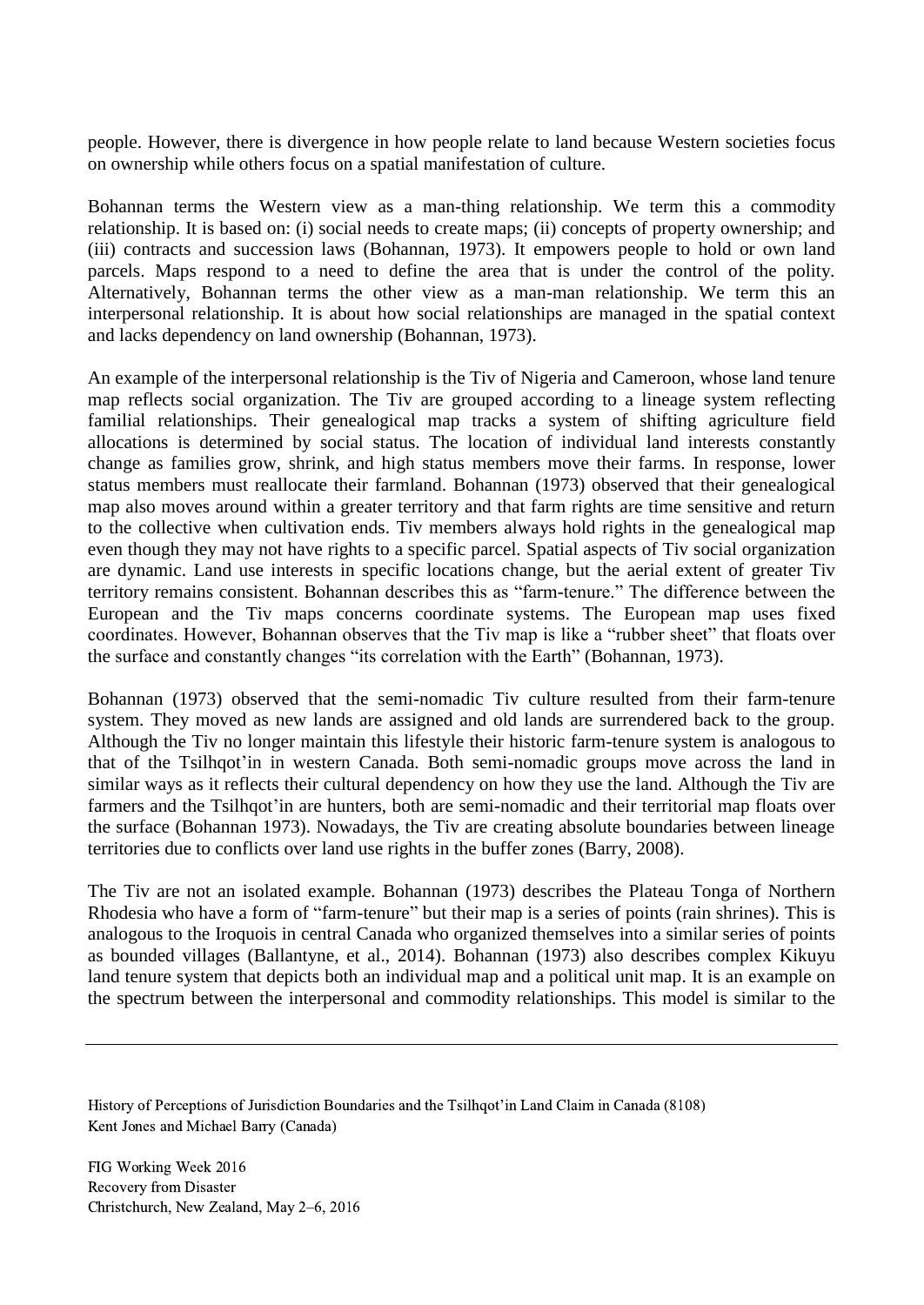Montagnais in eastern Canada who blaze trees to depict both an individual map of family hunting districts and a representational map of their social organization (Ballantyne, 2014).

These three analogues between African and Canadian Aboriginal people supports the suggestion that Bohannan's African centric land tenure system based on interpersonal relationships can be generalized and applied to the Canadian Aboriginal context. This reasonably leads to the proposition that the tensions that exist in the African context between the interpersonal and commodity land tenure relationships are similar to land tenure tensions in the Canadian context.

## **5. CANADIAN ABORIGINAL PERSPECTIVE FROM TSILHQOT'IN**

Tensions between commodity and interpersonal land relationships is at the core of the difference between Aboriginal and Crown perspectives in Canada. The Crown's land tenure perspective is based on commodity relationships where jurisdictional boundaries define land ownership and land rights. In contrast, Canadian Aboriginal people use interpersonal relationships for land tenure where, ideally, it is not necessary to define boundaries in absolute terms. Border delineation and demarcation is not valued unless their lands overlap in much the same way political frontiers overlapped in Europe prior to the application cartographic technology.

However, this does not suggest that Aboriginal people are unaware of borders. Ballantyne (2014) describes how the Eastern Canadian Montagnais people blazed trees to define hunting parcels and the Iroquois of Southern Ontario organized into bounded villages around longhouses. Brody (1988) also describes how Aboriginal people are situationally aware of their territory and neighbouring territories. He visited a reserve where the elder described territory through stories. Presented with a map he drew the edge of his group's territory as set out different hunting grounds and areas that his group had not visited since he was a child. Although the elder had not traveled to all areas, he felt a sense of permanence. For example, he said, "here they camped with as much sense of permanence… [they] were at the edge of their family's old hunting territory… but what was for them a periphery was for other Beaver Indian families the centre" (Brody, 1988, p. 8).

The European perception that Aboriginal people neglected boundary delimitation and demarcation tended to be a barrier to the granting of Aboriginal title as the Crown operationalized the European concept that title requires mathematically prescribed definition. This view was reflected in the SCC decisions in *R v Marshall*; *R v Bernard* 2005 SCC 43 (*Marshall*) where the court found that exclusive occupation of the *Mi'kmaq* was insufficient. It required direct Aboriginal occupation for title to be granted. Canadian courts upheld this requirement until there was a paradigm shift with the *Tsilhqot'in* case in 2014 recognizing that title can be granted on oral history evidence of exclusive occupation.

Exclusive occupation requires that Aboriginal people defend territory against trespassers including sections of the territory they may not frequently or directly occupy. The Tsilhqot'in patrolled parts of their territory when they were not occupying it. This was not direct control. Trespassers could

History of Perceptions of Jurisdiction Boundaries and the Tsilhqot'in Land Claim in Canada (8108) Kent Jones and Michael Barry (Canada)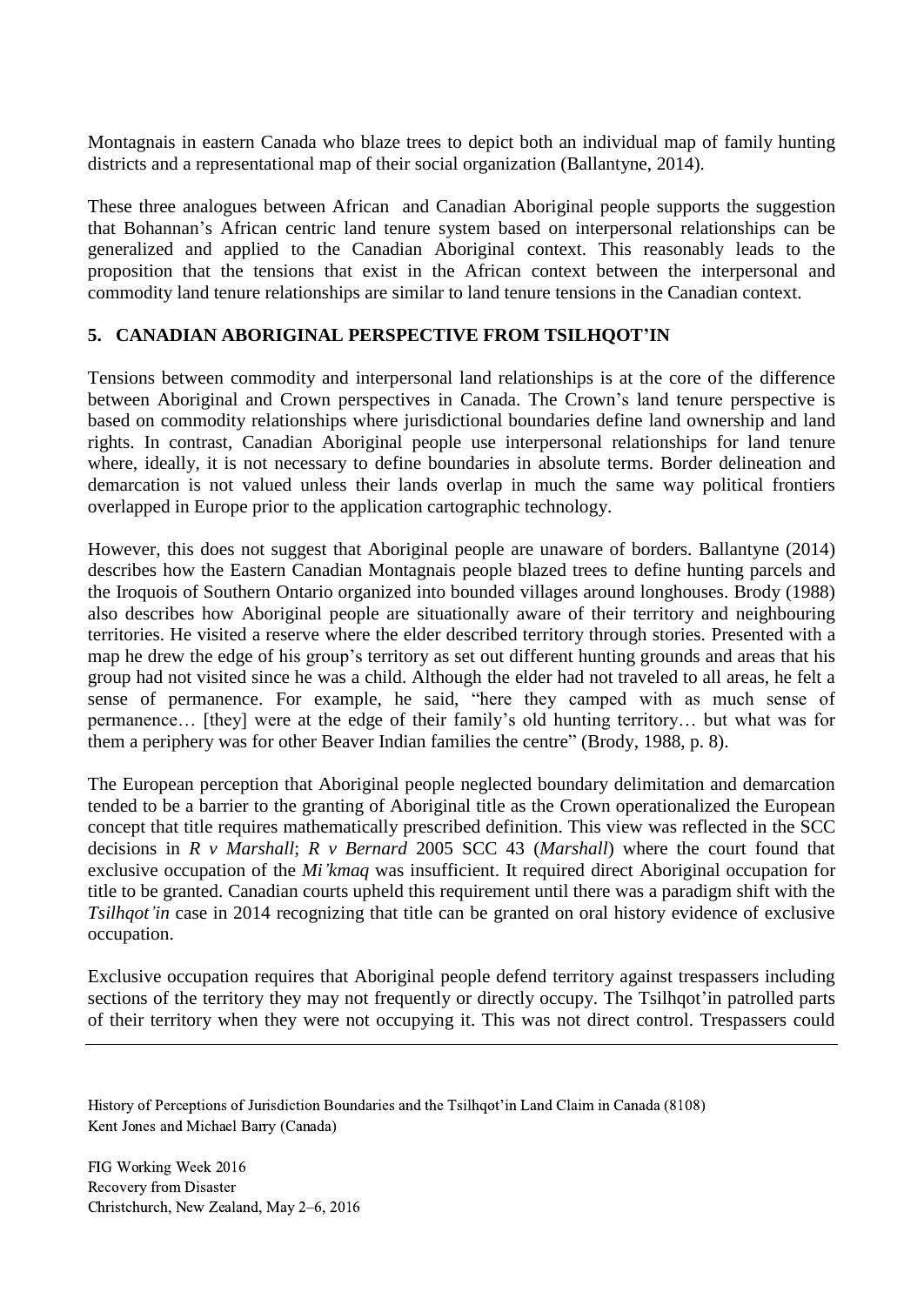enter for a short time but, the Tsilhqot'in would forcefully remove them once detected. In *Tsilhaot'in* the SCC found that this was sufficient to establish exclusive occupation and granted Aboriginal title.

The SCC described Aboriginal title as conferring similar ownership rights as fee simple (*Tsilhqot'in*, para 73) including: (i) the right to decide how the land will be used; (ii) the right of enjoyment and occupancy of the land; (iii) the right to possess the land; (iv) the right to the economic benefits of the land; and (v) the right to proactively use and manage the land. In this title the Crown has the strongest form of consultation, consent. However, due to the collective nature of the title, it is "held not only for the present generation but for all succeeding generations" (*Tsilhqot'in*, para 74), it can only be surrendered to the Crown.

The earlier British Columbia Court of Appeal (BCCA) *Tsilhqot'in* decision found that Tsilhqot'in land claims beyond its title borders include rights to hunt, trap, and harvest (*Tsilhqot'in*, para 8). The SCC overturned the BCCA, but did not specifically address this finding. Consequently, it remains *obiter*, but it suggests that the Crown is under a duty to consult before encroaching on this territory. In *Haida Nation v. British Columbia*, [2004] 3 S.C.R. 511 (*Haida*) the SCC described consultation as a spectrum based on the levels of infringement ranging from a "mere duty to notify" to a "requirement of Aboriginal consent" (para. 30). It may be reasonable to infer that lands adjacent to Aboriginal title is subject to the consent requirement while more distant lands only require notification.

The *Tsilhqot'in* decision is a milestone because it is Canada's first grant of Aboriginal title. However, it is incomplete because it does not resolve the territorial extent of Aboriginal rights to hunt, trap, and harvest in the traditional use area and is silent about inclusion of mineral rights. However, the SCC's reference to a spectrum of rights may provide an opportunity to consider solutions that inform a novel extension to the Canadian land tenure system.

## **6. SPECTRUM OF ABORIGINAL RIGHTS BASED ON UNCLOS AND JBNQA**

The SCC provides limited insight into what it means by a spectrum of rights except that it is based on levels of infringement. Years of future litigation can allow Canadian courts to define this spectrum in greater detail. However, it may be reasonable to suggest that UNCLOS and JBNQA are established systems reflecting an analogous spectrum of infringement rights as shown at [Figure 1.](#page-11-0)

History of Perceptions of Jurisdiction Boundaries and the Tsilhqot'in Land Claim in Canada (8108) Kent Jones and Michael Barry (Canada)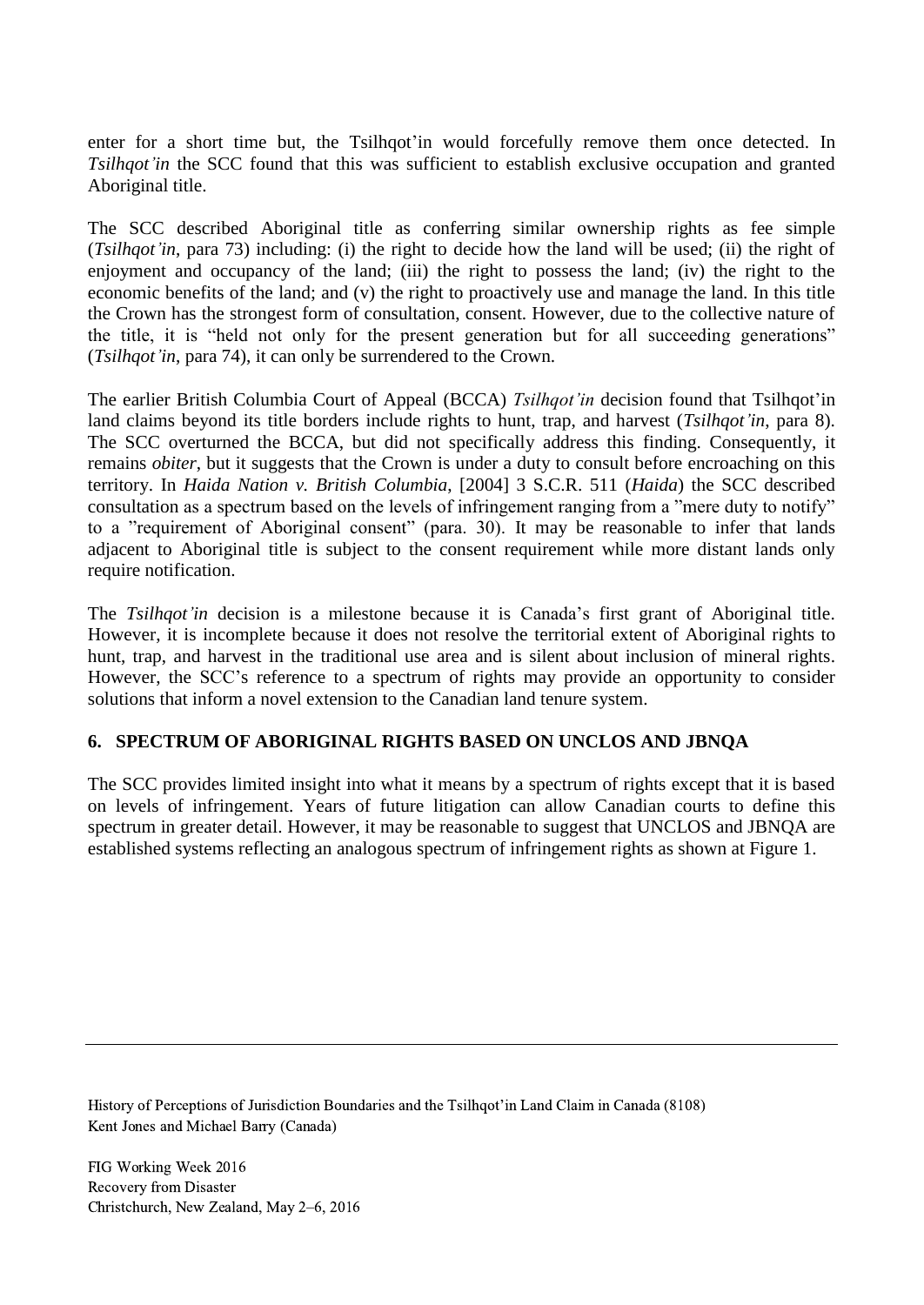|  |                                   | Consent                   |                   |                  |
|--|-----------------------------------|---------------------------|-------------------|------------------|
|  |                                   |                           |                   |                  |
|  | a way you want and you want to be |                           |                   |                  |
|  |                                   | Traditional Use Area      |                   |                  |
|  |                                   | consultation with consent | Ecozone           |                  |
|  |                                   |                           | consultation with | Regional Zone    |
|  |                                   |                           | accommmodation    | consultaion with |

Figure 1: Spectrum of Aboriginal Rights

<span id="page-11-0"></span>The JBNQA created a spectrum with diminishing rights in the Canadian context. The defines three categories: (i) exclusive use lands; (ii) land with exclusive rights to hunt, fish, and trap; and (iii) provincial lands with reserved specific hunting rights. Category I includes all the lands in and around Aboriginal communities. JBNQA is a treaty, but these lands provide rights that are analogous to those granted by Aboriginal title. Category II is the exclusive right to harvest, but not the right of occupancy. Any use or development must not, "interfere unreasonably with… hunting, fishing, and trapping activities" (JBNQA, 1975). Category III lands are subject to the laws and regulations of provincial public lands. Aboriginal people have the right to hunt, fish, and trap certain reserved species, but the public also has access.

Consistent with the earlier SCC decision in *Marshall*, we suggest that Aboriginal occupation is analogous to UNCLOS internal waters and JBNQA Category I where Aboriginal people directly occupy lands.

The territorial defense against trespassers is required for Aboriginal title. This is analogous to control of UNCLOS territorial seas against maritime intrusion where authority is exerted by patrolling. The three JBNQA categories do not provide a direct analogue, but Category I remains consistent with exclusionary rights in this zone.

UNCLOS internal waters and territorial seas are consistent with the authority, rights, and powers of sovereignty recognized by the United Nations (United Nations, 1996). This is also consistent with many of the rights granted by Aboriginal title including exclusive possession, the right to patrol the land and exclude trespassers, and to manage land (*Tsilhqot'in*, para. 74). The right to exclusive use in this zone is consistent with JBNQA Category I.

Stepping out to the traditional use area, the UNCLOS contiguous zone provides that a state has exclusionary control to prevent infringement of customs, sanitary laws, and regulations (United Nations, 1998). This zone is adjacent to sovereign waters. The BCCA described lands adjacent to Aboriginal title as areas with exclusive rights to hunt, trap, and harvest. JBNQA Category II is also a zone providing exclusive rights to harvest. These rights are analogous to those of the contiguous zone as each provides limited exclusionary control. To support these exclusive rights *Haida* may suggest there is a duty to consent because this zone is adjacent to title lands where sensitivity to hunting, trapping, and harvesting rights infringement is greatest.

History of Perceptions of Jurisdiction Boundaries and the Tsilhqot'in Land Claim in Canada (8108) Kent Jones and Michael Barry (Canada)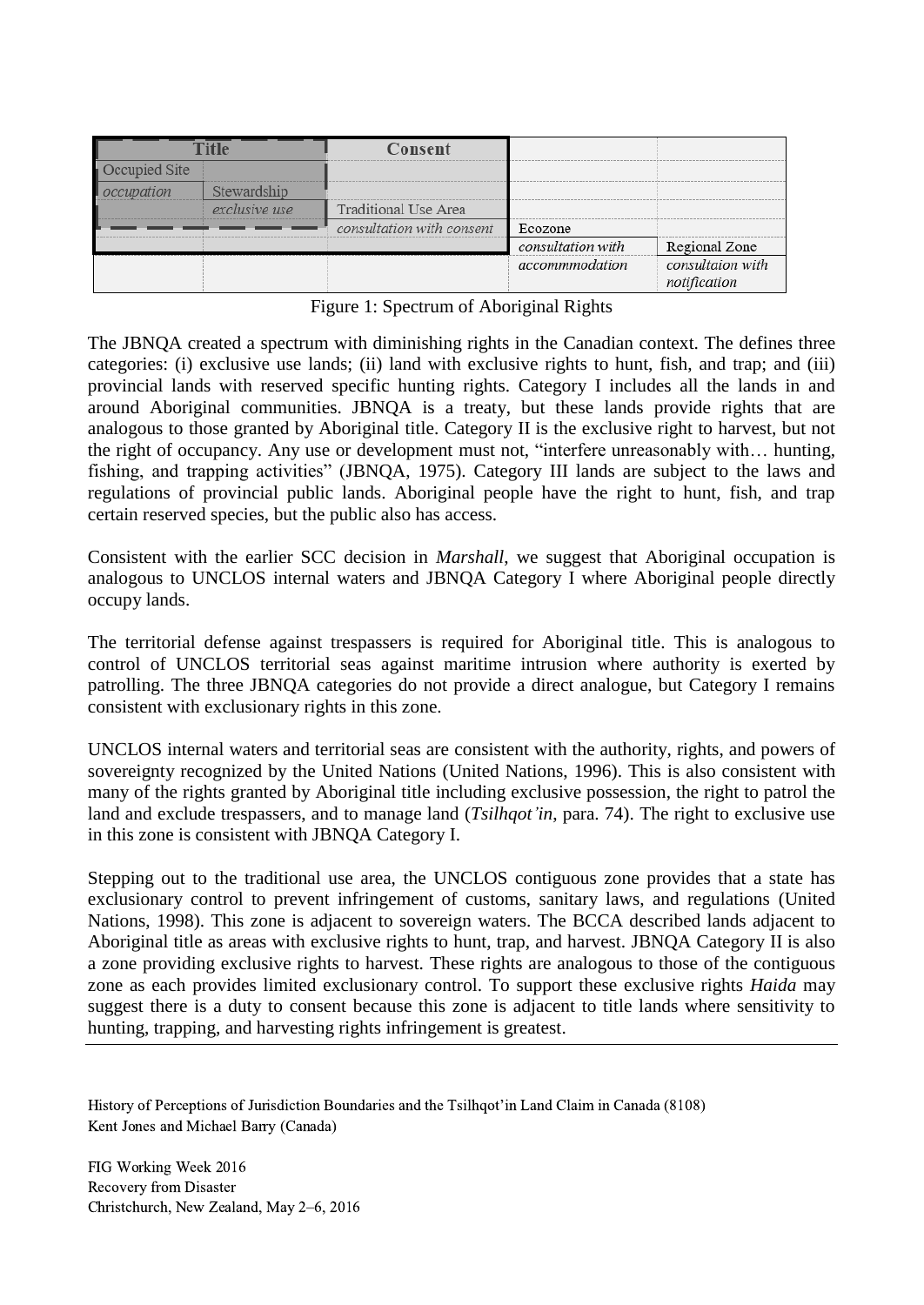Beyond the traditional use area, the spectrum concerns a set of rights that includes consultation and accommodation. This is consistent with impacts in this zone having a "potentially adverse effect" (*Haida*, para 39) on hunting and trapping, but as a mere potentiality it may not require direct Aboriginal management of the sustainable hunting ecosystem. In this ecozone, the set of rights provides influence over resource management analogus to those of the EEZ under UNCLOS. This includes the opportunity to influence conservation practices and resource management. This band is informed by JBNQA Category III where lands are public and available to all citizens with some reservation of rights to Aboriginal title holders.

The continental shelf is the last UNCLOS zone. It lies beyond the EEZ and grants the lowest level of sovereignty based on the topography of the sea bed. The continental shelf is not always present, but we assume it is part of the spectrum of rights. However, it is beyond the scope of this paper to define cultural, geographical, and environmental rights in this area without input from Aboriginal and other stakeholders. However, this regional zone is the limit for our proposed spectrum of Aboriginal rights. It may concern expansive Aborignal claims, but is beyond JBNQA land catagories and is expected to have limited rights. By analogy, it is the area where holders of Aboriginal title get the lowest level of consultation; mere notification.

Beyond the regional zone are lands that are too remote for any reasonable expectation of negative impact on Aboriginal title lands. Similarly, a coastal state may be affected by high seas events, but it is too remote and the state has no authority or rights. The area is analogous to the UNCLOS high seas where all states share equal freedom. The Crown does not have a duty to consult in this area.

The UNCLOS and JBNQA analogy is not complete. UNCLOS manages an environment with characteristic uniformity where measurement of surface distances, bathymetrics, and underwater features define sovereign boundaries. Land presents a more complex topography where boundaries are influenced by both distances and terrain. In some ways, the delimitation of banded rights in a land context is similar to the UNCLOS delimitation of the continental shelf, but adds a layer of analysis that reflects traditional use. Also, territorial sea, contiguous zone, and EEZ are present under UNCLOS unless they meet opposite or adjacent claims. However, land topography and traditional use may not support all banded rights. For example, a mountain range may reduce distance from a center point because it is difficult to traverse. Aboriginal title lands that abut a mountain range that its people never traversed may have no rights over the mountains even though the distances are small. A river may extend distance because it provides a method of travel. In *Tsilhqot'in* there is a linear parcel along the Chilko River that was affirmed as title, but only included the banks. JBNQA attempts to respond to with categorical delimitation of areas and rights. This has limited generalizability, but suggests that case by case analysis may be necessary. However, UNCLOS and JBNQA support this paper's proposition that sovereignty rights extend beyond a set of baselines in a spectrum of banded rights that may be limited by topography and traditional use. The magnitude of the set of rights diminishes as bands are located further away from baselines.

History of Perceptions of Jurisdiction Boundaries and the Tsilhqot'in Land Claim in Canada (8108) Kent Jones and Michael Barry (Canada)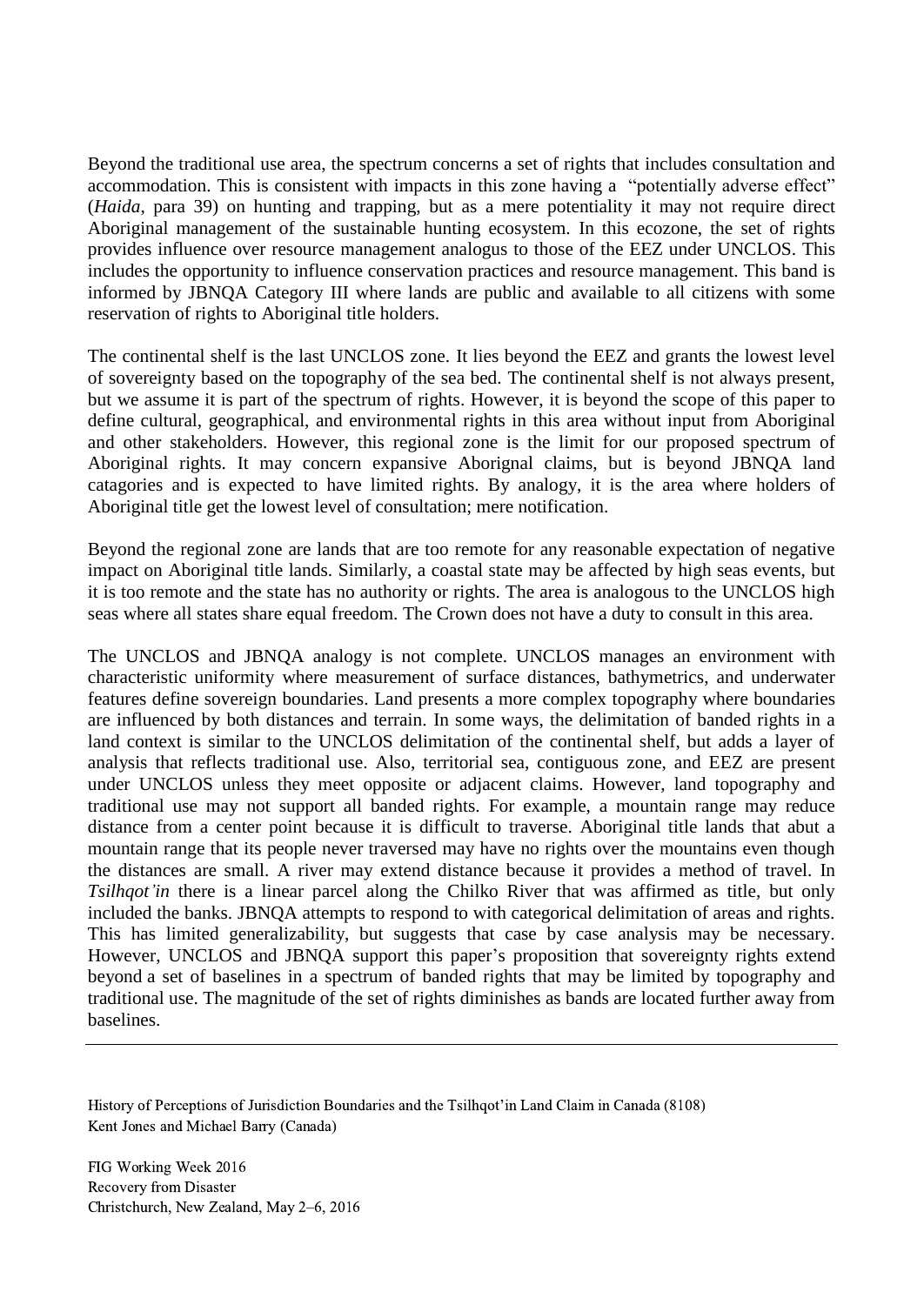# **7. CONCLUSION**

Political tension between the interpersonal Aboriginal relationship and the European commodity relationship remains a persistent barrier to the legal resolution of Aboriginal land claims.

This paper responds to that tension with a proposition that relies on UNCLOS and JBNQA as analogues for development of sovereignty rights extending beyond a set of baselines in a spectrum of bands. In an Aboriginal context, this supports a system of graduated legal rights for Aboriginal influence beyond First Nation's title lands.

JBNQA provides a reasonable expectation that this model will resonate positively with the Aboriginal belief that an interpersonal relationship with land is not be limited by borders. It is also reasonable to anticipate that it will resonate positively with the Canadian government because it is consistent with the recognized legal framework provided by JBNQA and UNCLOS.

Research is required to validate these expectations. Interviews with First Nations people that explain the model and invite candid feedback will provide relevant data. A political response from the Canadian government is less useful as the relationship between the Crown and First Nations is mediated by the courts. Therefore, a meaningful government response may need to wait on judicial interpretation of legalisation that operationalizes the model. However, JBNQA suggests that other mechanisms may be available.

Research is also required to resolve the nonconformities between the uniform environment in which UNCLOS is framed and the idiosyncrasies of land topology. It will need to be informed by tradeoffs between uniform standards of the UNCLOS analogy and standards that are responsive to terrain and traditional use, but are subject to reasonable limits that accommodate other populations and socio-economic priorities in nation building. JBNQA may provide some useful insights.

## **REFERENCES**

Ballantyne, B., Rogers, S. & Ballantyne, C., 2014. *Parcels as Spatial Data: supporting aboriginal title to huge tracts of land..* Washington DC, The World Bank.

Barry, M., 2008. *Multimedia Data in Land Records Systems: Field Trials in Nigeria.* Victoria, Hydrographic Conference and National Surveyors Conference.

Bohannan, P., 1973. *'Land,' 'tenure' and land-tenure,* s.l.: University of Wisconsin-Madison, Land Tenure Center.

Branch, J., 2014. *The Cartographic State: Maps, Territory and the Origins of Sovereignty.*  Cambridge: Cambridge University Press.

History of Perceptions of Jurisdiction Boundaries and the Tsilhqot'in Land Claim in Canada (8108) Kent Jones and Michael Barry (Canada)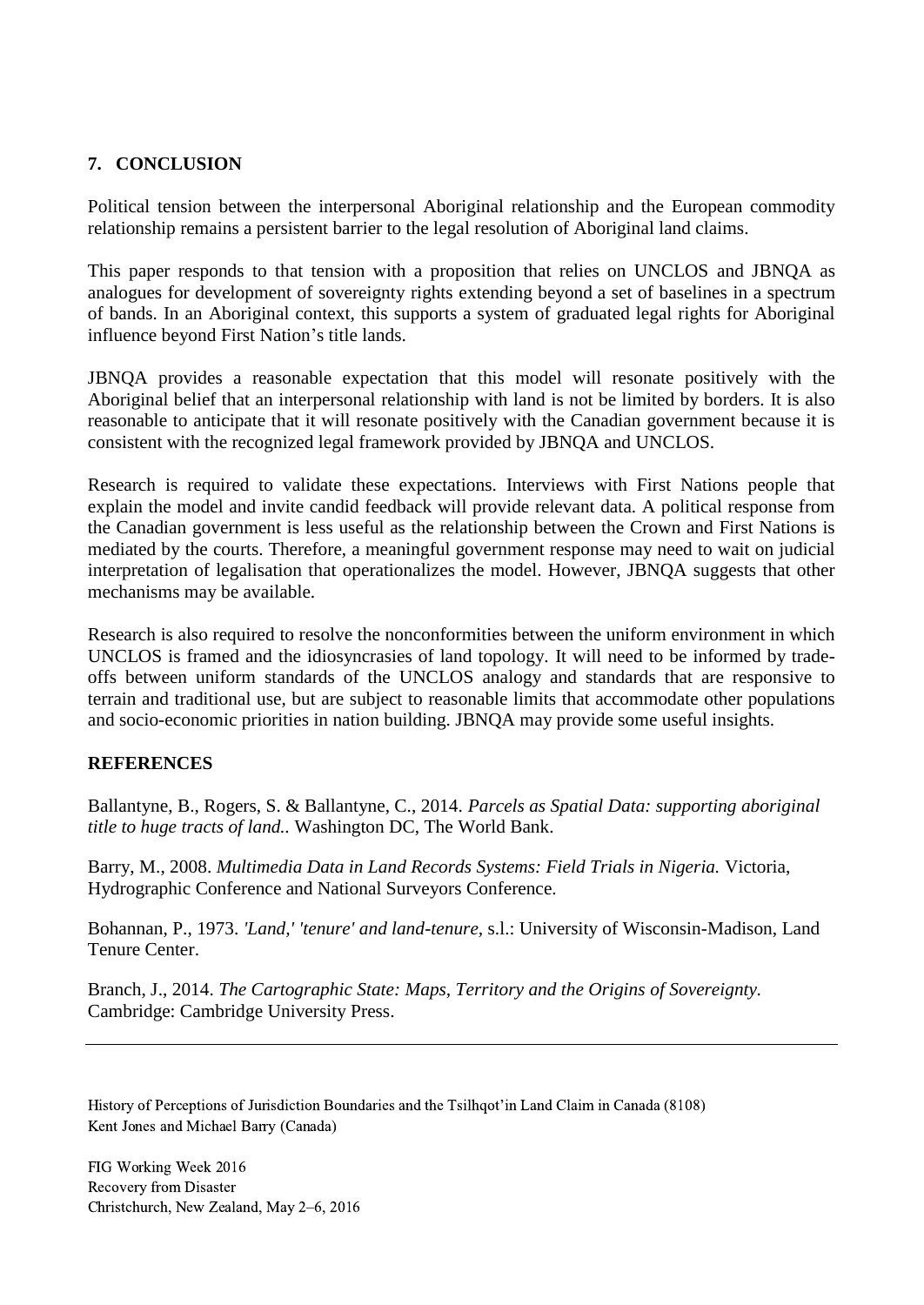Brody, H., 1988. *Maps and Dreams.* Vancouver: Douglas & McIntyre.

Brown, D., 2005. *Salmon Wars.* s.l.:Harbour Pub..

Calderbank, B., MacLeod, A. M., McDorman, T. L. & Gray, D. H., 2006. *Canada's Offshore: Jurisdiction, Rights, and Management.* Victoria, BC: Association of Canada Land Surveyors.

Calloway, C. G., 1995. *The American Revolution in Indian Country.* Cambridge: Cambridge University Press.

Cornish, V., 1936. *Borderlands of language in Europe and their relation to the historic frontier of Christendome.* London: Sifton Praed.

Diener, A. C. &. H. J., 2012. *Borders: avery short introduction.* New York: Oxford University Press.

East, W., 1937. The nature of political geography. *Politica,* pp. 259-86.

Eyford, D. R., 2015. *A New Direction: advancing aboriginal and treaty rights,* s.l.: Aboriginal Affairs and Northern Development Canada.

*Haida Nation v. British Columbia* (2004) 3 SCR 511.

Hartshorne, R., 1936. Suggestions on the terminology of political boundaries. *Annals, Association of American Geographers,* Volume 26, pp. 56-57.

Hodich, S. T., 1916. *Political frontiers and boundary making.* London: Macmillan.

International Boundary Commission, 1931. *Reestablishment of the boundary between the United States and Canada: Northwestern Most Point of Lake of the Woods to Lake Superior, Washington:* United States Government Printing Office.

Padron, R., 2002. Mapping Plus Ultra: Cartography, Space, and Hispanic Modernity.". *Representations,* 79(1), pp. 28-60.

Pakenham, T., 1991. *The Scramble for Africa: White man's conquest of the Dark Continent from 1876-1912.* New York: Avon Books.

Prescott, V. & Triggs, G., 2008. *International Frontiers and Boundaries: Law, Politics and Geography..* Leiden: Martinus Nijhoff Publishers.

*R v Marshall; R v Bernard* (2005 ) SCC 43.

History of Perceptions of Jurisdiction Boundaries and the Tsilhqot'in Land Claim in Canada (8108) Kent Jones and Michael Barry (Canada)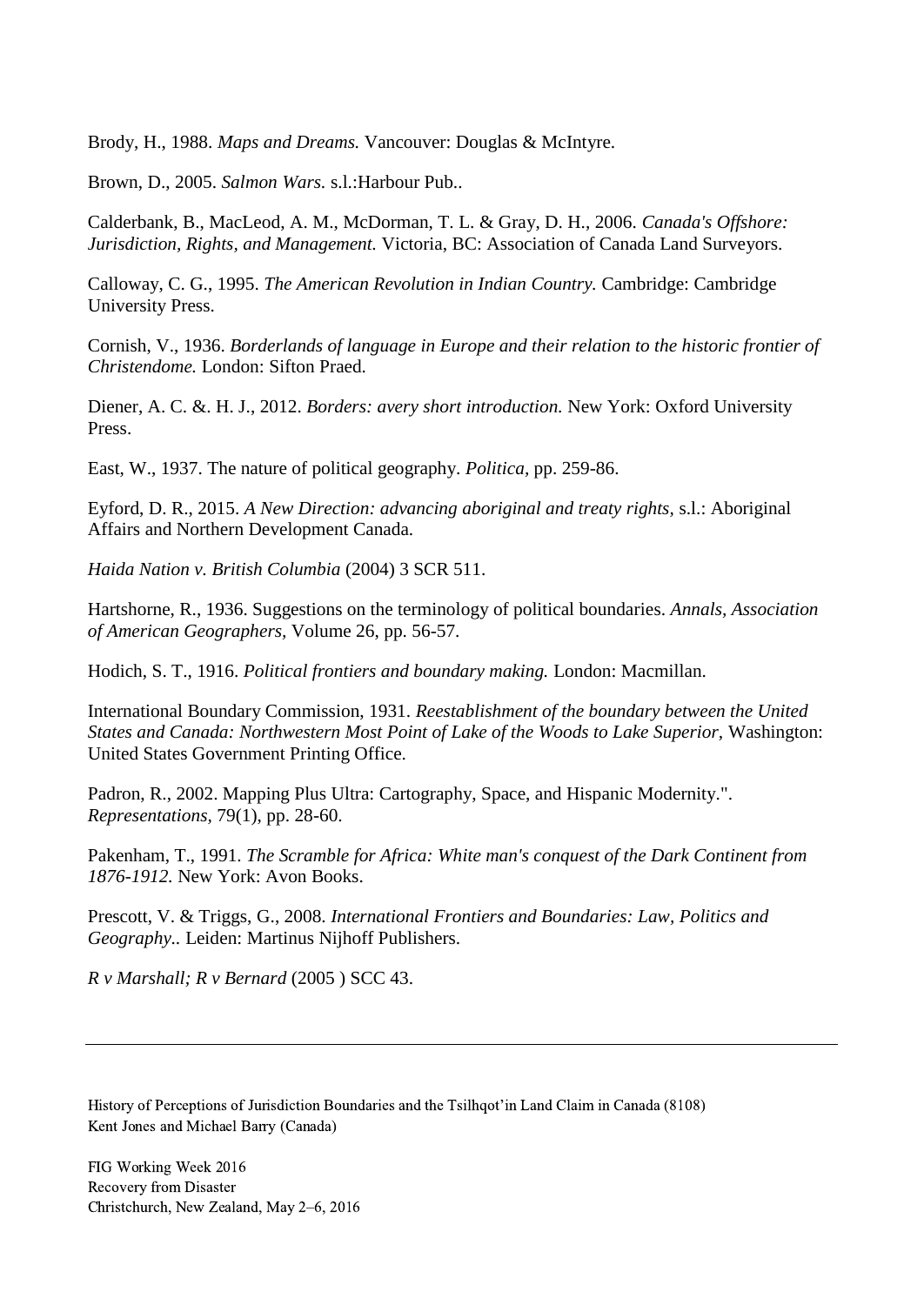The Truth and Reconciliation Commission of Canada, 2015. *Honouring the Truth, Reconciling for the Futer,* s.l.: Library and Archives Canada.

*Tsilhqot'in Nation v British Columbia* (2014) 2 SCR 257.

United Nations, 1996. *Respect for the principles of national sovereignty and non-interference in the internal affairs of States in their electorlal processes,* s.l.: s.n.

United Nations, 1998. *The United Nations Convention on the Law of the Sea: A historical perspective.* [Online] Available at: http://www.un.org/Depts/los/convention\_agreements/convention\_historical\_perspective.htm [Accessed 20 October 2014].

History of Perceptions of Jurisdiction Boundaries and the Tsilhqot'in Land Claim in Canada (8108) Kent Jones and Michael Barry (Canada)